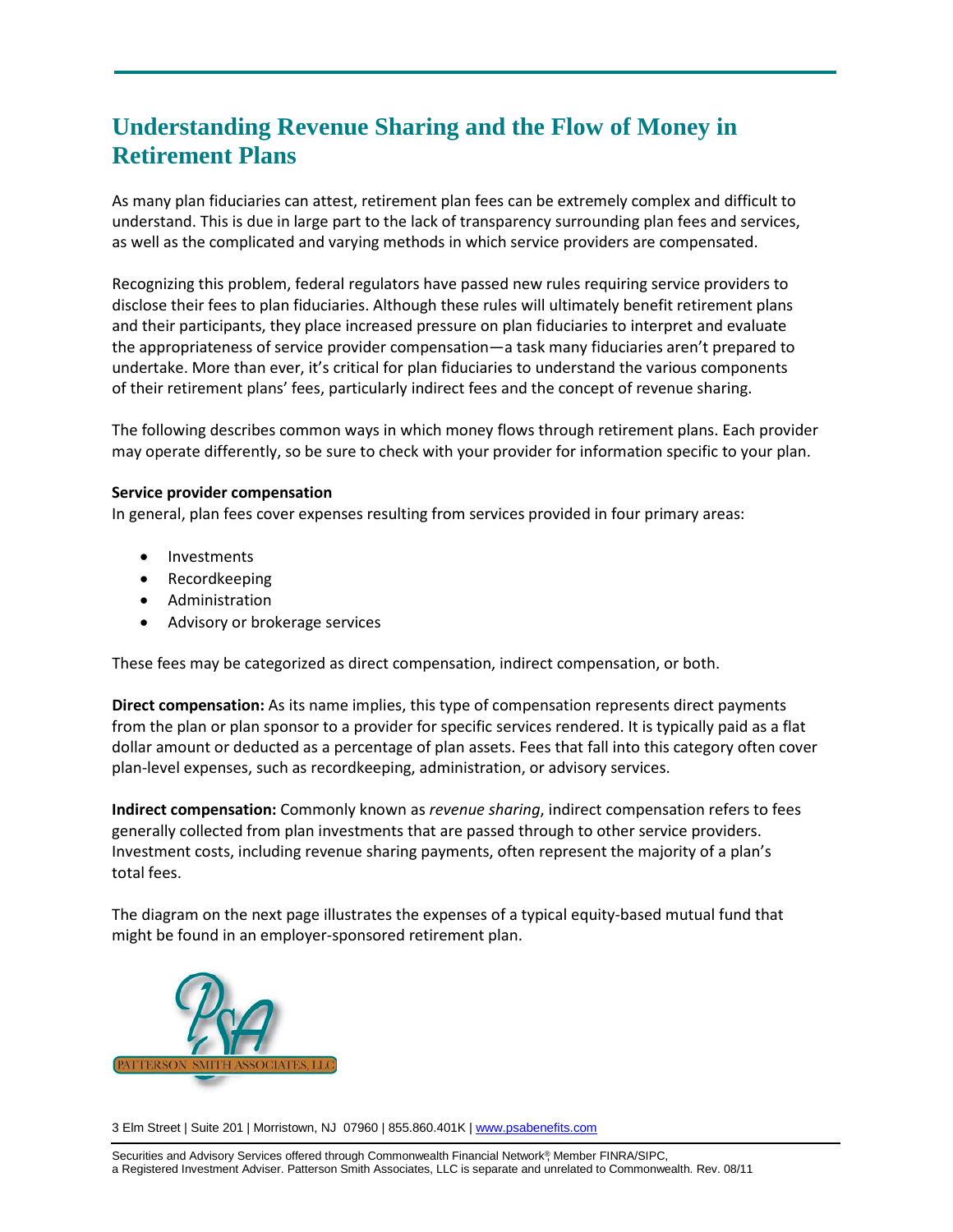#### **Understanding Revenue Sharing** *continued*



The sum of all the fee components is known as the gross expense ratio. In this example, the fund has a gross expense ratio of 1.25 percent.

To help satisfy responsibilities under ERISA when it comes to measuring fees, plan fiduciaries must understand each component and be able to assess its reasonableness in relation to the services provided.

- **Investment management:** The investment manager charges these fees for managing the fund.
- **Sub T/A:** These fees are paid to a subcontracted third party for the accounting of participant shares.
- **12(b)-1:** Found in more than half of all mutual funds, this fee represents (1) payment to a broker for the sale a fund, and (2) fees paid for the ongoing servicing of the account or plan.
- **Shareholder servicing fee:** These fees are paid in addition to 12(b)-1s for services rendered to the plan, such as recordkeeping and administration.

#### **Revenue sharing for commission-based plans**

In the employer-sponsored retirement plan industry, all components of the gross expense ratio, with the exception of investment management fees, are generally classified as revenue sharing. The following diagram describes common revenue sharing arrangements for commission-based plans.



3 Elm Street | Suite 201 | Morristown, NJ 07960 | 855.860.401K | [www.psabenefits.com](http://www.psabenefits.com/)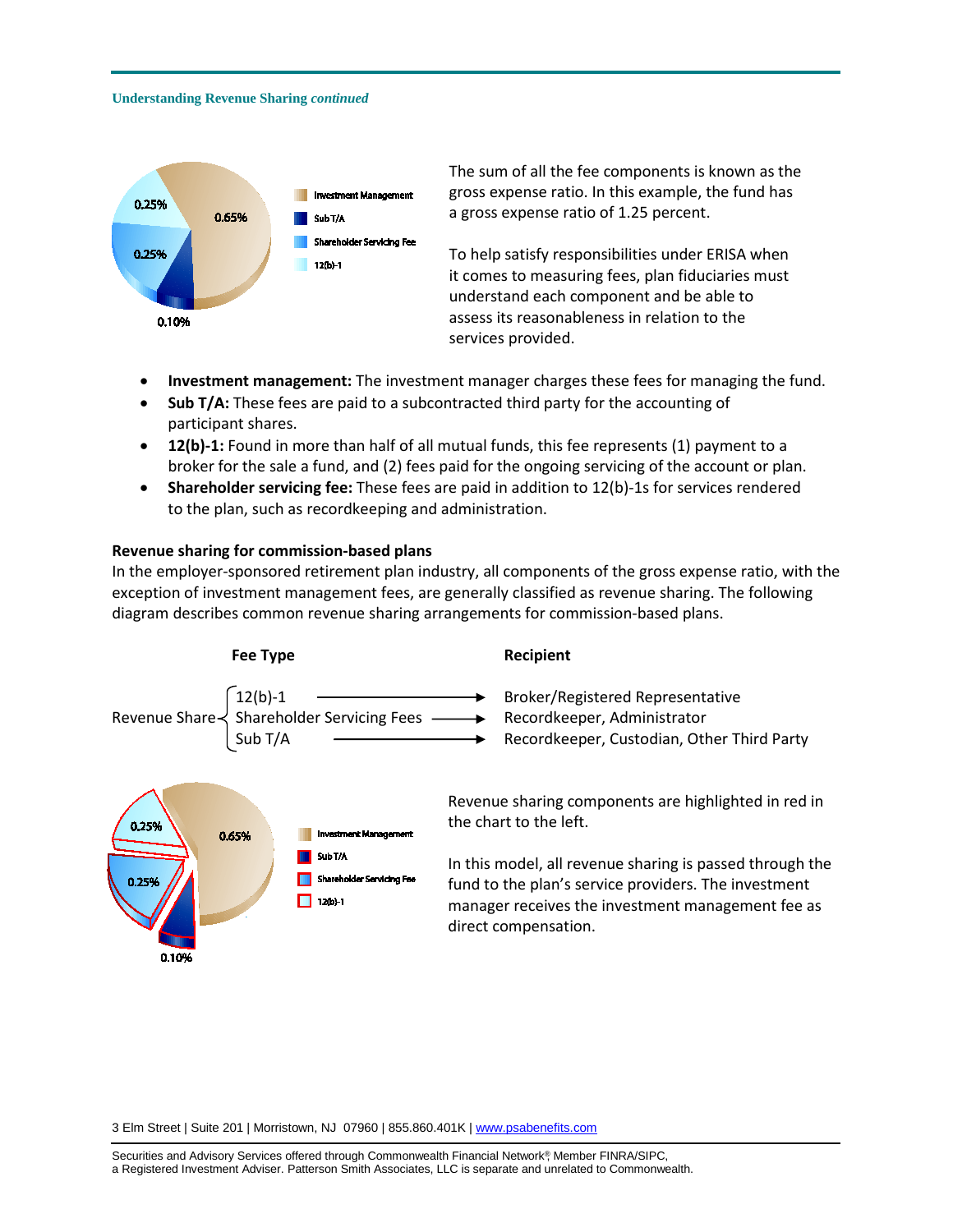### **Revenue sharing for fee-based plans**

Some recordkeepers have the ability to credit back revenue sharing fees to the plan. Often, this is done by creating an escrow account, known as an ERISA budget account, within the plan. This account collects all revenue sharing payments and then uses them to offset plan costs for services such as recordkeeping, administration, and advisory or consultant-related work. This model benefits plan fiduciaries by:

- Creating an environment ideal for assessing provider fees
- Reducing conflicts of interest among service providers
- Allowing for true independence when selecting service providers and investments
- Assisting in the fulfillment of fiduciary responsibilities

Above all, the transparency afforded by the fee-based model creates accountability on the part of service providers, which helps control plan costs.



3 Elm Street | Suite 201 | Morristown, NJ 07960 | 855.860.401K | [www.psabenefits.com](http://www.psabenefits.com/)

Securities and Advisory Services offered through Commonwealth Financial Network®, Member FINRA/SIPC, a Registered Investment Adviser. Patterson Smith Associates, LLC is separate and unrelated to Commonwealth.